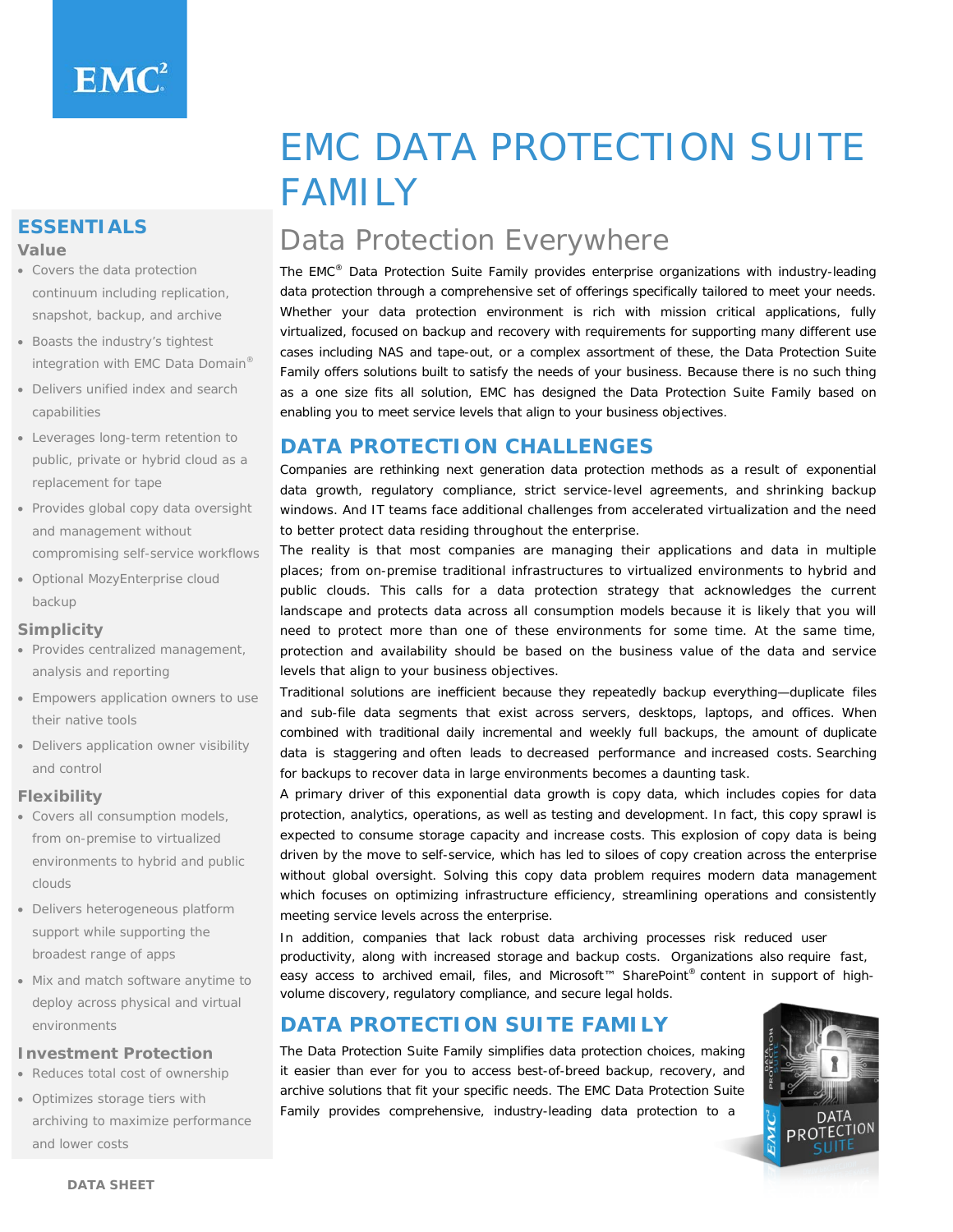variety of enterprise organizations. Protecting data using technology from replication to snapshot to backup and archive, Data Protection Suite delivers coverage across all consumption models. With solutions built to meet the needs of all types of organizations and data protection environments, the Data Protection Suite Family protects your data no matter where it is and against whatever happens. Here is a deeper look into each of our Data Protection Suite offerings:

#### **DATA PROTECTION SUITE ENTERPRISE EDITION**

The most comprehensive of all Suite offerings is Data Protection Suite Enterprise Edition. Protecting data through technology including continuous replication, snapshot, deduplicated and traditional backup, and archive, Enterprise Edition differentiates itself by meeting the needs of organizations of all sizes via a single, comprehensive offering. This Suite boasts EMC's best-ofbreed backup and recovery products, as well as industry-leading replication and archive.

#### **DATA PROTECTION SUITE FOR BACKUP**

Data Protection Suite for Backup is a backup and recovery software solution delivering industryleading data protection to a variety of enterprise organizations. Designed for use in physical and virtual environments and supporting many different deployment models and protection technologies including deduplication backup, back up to disk, snapshot-based backup, and backup to tape, this Suite offers flexibility to mix and match components to quickly optimize performance and data protection today and in the future, while also reducing costs.

#### **DATA PROTECTION SUITE FOR APPLICATIONS**

Data Protection Suite for Applications provides unparalleled efficiency to meet stringent SLAs on mission critical applications. With EMC Data Protection Suite for Applications, customers are given a solution which provides up to 20x faster backup by enabling direct backup to EMC Data Domain® from either primary storage or the application server, and up to 10x faster recovery. It empowers application owners/database administrators to backup directly to Data Domain through native application utilities (like Oracle RMAN®) and also allows them to discover, automate and optimize copies for superior copy data management. Data Protection Suite for Applications reduces the hidden risk and cost associated with distributed, self-service copy creation by providing global oversight of the copy data ecosystem. Finally, it eliminates, or significantly reduces, the impact on application servers because little or no data flows through the application server.

#### **DATA PROTECTION SUITE FOR VMWARE**

Data Protection Suite for VMware offers end-to-end data protection for VMware-based environments including backup and recovery, continuous replication, monitoring and analysis, and search capabilities. This offering is a software-only data protection solution that delivers simplified deployment and administration within virtualized and cloud environments. Data Protection Suite for VMware is unique in the market in that no other vendor provides this depth and breadth of data protection.

#### **DATA PROTECTION SUITE FOR ARCHIVE**

Data Protection Suite for Archive serves as EMC's best-in-class solution for all things archiving and e-discovery. As a part of the Data Protection Suite Family, this solution gives organizations the full ownership and control over their information. Customers have the ability to reduce costs by reclaiming valuable primary data storage space, optimizing server and operational performance, and meeting company compliance regulations, eDiscovery and litigation needs.

#### **CLOUD-ENABLED**

Many organizations are moving quickly toward cloud-based environments – private, hybrid, and public - for greater flexibility and agility to help reduce costs. Whether you're protecting applications and data residing within your data center or the public cloud, Data Protection Suite provides the same enterprise-level user experience. In particular, there is benefit in leveraging cloud storage – specifically object storage – rather than tape, for long-term retention of backups. With EMC CloudBoost, Data Protection Suite delivers highly-efficient, secure long-term retention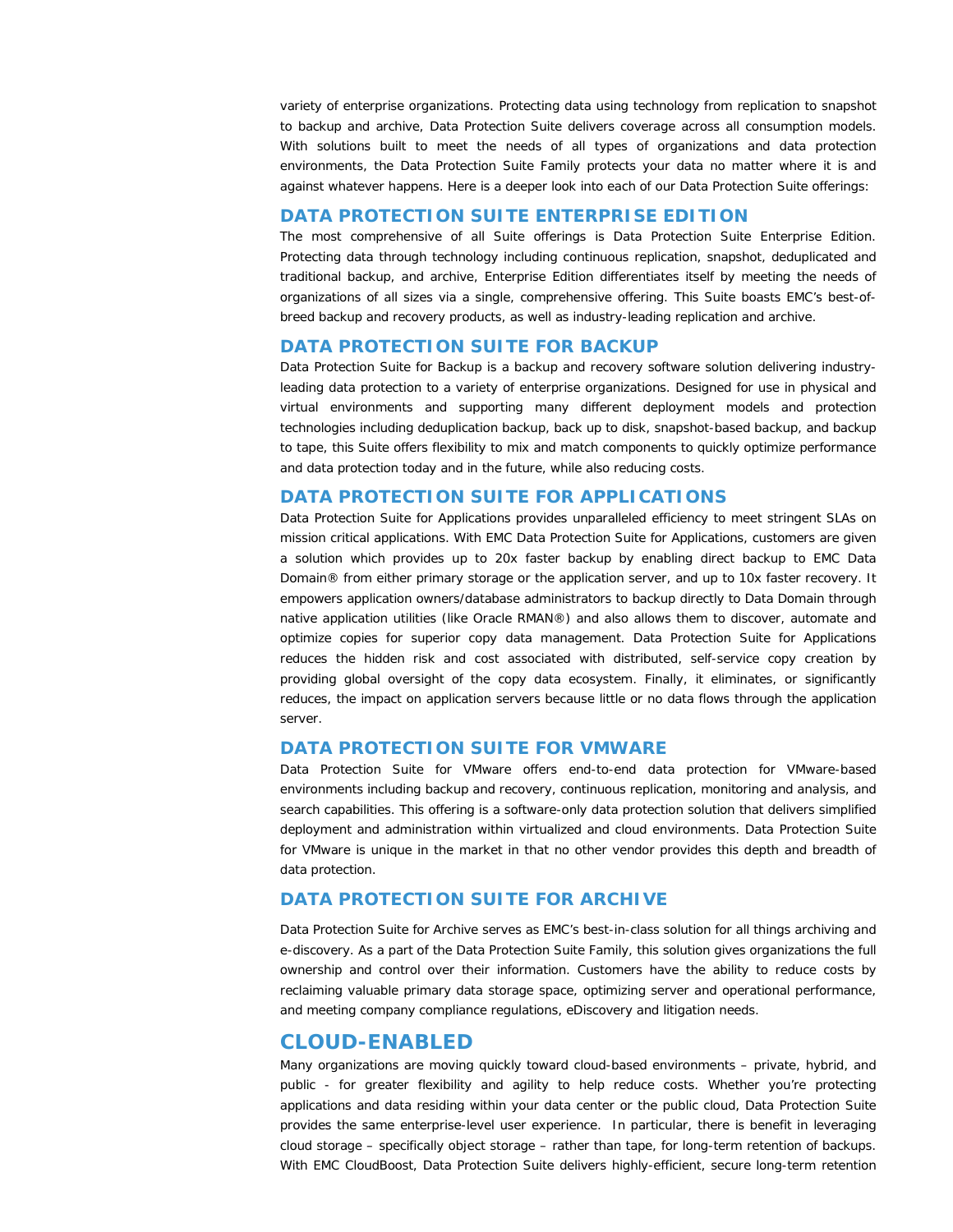of backups in private cloud through EMC Elastic Cloud Storage or a leading public cloud of your choice, as well as backups of data and applications within the public cloud. This cloud-enabled solution underscores EMC's commitment to protecting data across all consumption models.

# **WHAT'S INCLUDED**

The combination of components within each Data Protection Suite offering is hand-picked to deliver comprehensive data protection according to the requirements of your organization's environment. See below for a complete product breakdown to see what is included in each Suite.

|                                                           | AppSync      | Avamar | <b>CloudBoost</b> | <b>DD Boost</b><br>for Ent.<br>Apps | Data<br>Protection<br>Advisor | <b>DP</b><br>Search | Enterprise<br>Copy Data<br>Management | NetWorker | ProtectPoint | <b>RecoverPoint</b><br>for VMs | <b>SourceOne</b> |
|-----------------------------------------------------------|--------------|--------|-------------------|-------------------------------------|-------------------------------|---------------------|---------------------------------------|-----------|--------------|--------------------------------|------------------|
| <b>Data Protection Suite</b><br><b>Enterprise Edition</b> | $\checkmark$ |        |                   | $\checkmark$                        | $\checkmark$                  |                     |                                       | ✓         | ٧            |                                |                  |
| <b>Data Protection Suite</b><br>for Backup                |              |        | $\checkmark$      | ✓                                   | $\checkmark$                  |                     |                                       |           |              |                                |                  |
| <b>Data Protection Suite</b><br>for Apps                  |              |        |                   | ✓                                   | $\checkmark$                  |                     |                                       |           |              |                                |                  |
| Data Protection Suite<br>for <b>VMware</b>                |              |        |                   |                                     |                               |                     |                                       |           |              |                                |                  |
| Data Protection Suite<br>for Archive                      |              |        |                   |                                     |                               |                     |                                       |           |              |                                |                  |

### **COMPLETE ENTERPRISE PROTECTION**

Enterprise organizations with at least 1 TB of protected capacity can choose to deploy Data Protection Suite components within each offering at your discretion, in any combination - and modify the mix over time as data grows and requirements evolve. As a result, you can effectively protect your applications and data to improve performance, reduce costs and mitigate risk.

By utilizing its industry-leading backup and recovery software, Data Protection Suite Enterprise Edition and Data Protection Suite for Backup provide enterprise-wide protection of files, applications and databases in both physical and virtual environments, as well as unified search capabilities using Data Protection Search. With deduplication and traditional protection storage support, Data Protection Suite Enterprise Edition and Data Protection Suite for Backup allow you to ensure long-term reliable backup retention, including long term retention to private and public cloud with CloudBoost. All Data Protection Suite offerings include comprehensive physical and virtual environment monitoring, analysis and reporting, delivered by Data Protection Advisor.

ProtectPoint, a product included in Data Protection Suite Enterprise Edition and Data Protection Suite for Applications, provides up to 20x faster, more efficient backup while eliminating the impact on application servers.

Data Protection Suite for Applications and Data Protection Suite Enterprise Edition include EMC Enterprise Copy Data Management (eCDM), delivering copy data management across the modern data center by discovering copies for non-disruptive global oversight, automating SLO compliance via efficient copy creation, and optimizing operations and providing intelligent analytics with EMC Enterprise Copy Data Analytics. eCDM empowers application and database admins by enabling self-service capabilities.

For long-term archive, Enterprise Edition includes EMC SourceOne, enabling storage optimization and savings on primary storage costs as well as content preservation for email, files, and Microsoft SharePoint. SourceOne Discovery Manager and SourceOne Email Supervisor are optional add-ons to Enterprise Edition and the Suite for Archive, providing eDiscovery and compliance capabilities.

Data Protection Suite also offers optional cloud data protection with MozyEnterprise® for secure sync, share, collaboration & real-time document protection for desktop and laptop users to hybrid cloud.

For a complete data protection solution, leverage the powerful combination of EMC data protection software with protection storage. Experience reduced risk of data loss, industry-leading deduplication, and superior performance when using Data Protection Suite with Data Domain.

**SaaS Data Protection** Protect your Office 365, Salesforce and Google Apps data from loss.

**SPANNING** 



# **VISIT THE EMC STORE**

GET STARTED (D)

Get a quote for Data Protection Suite today. <https://store.emc.com/dps>

#### **WANT TO MOVE YOUR ENVIRONMENT OFF-PREMISES?**

**[Click here](https://www.emc.com/auth/service-provider/index.htm?emc_product=avamar) to find a Cloud Service Provider to meet your needs.**